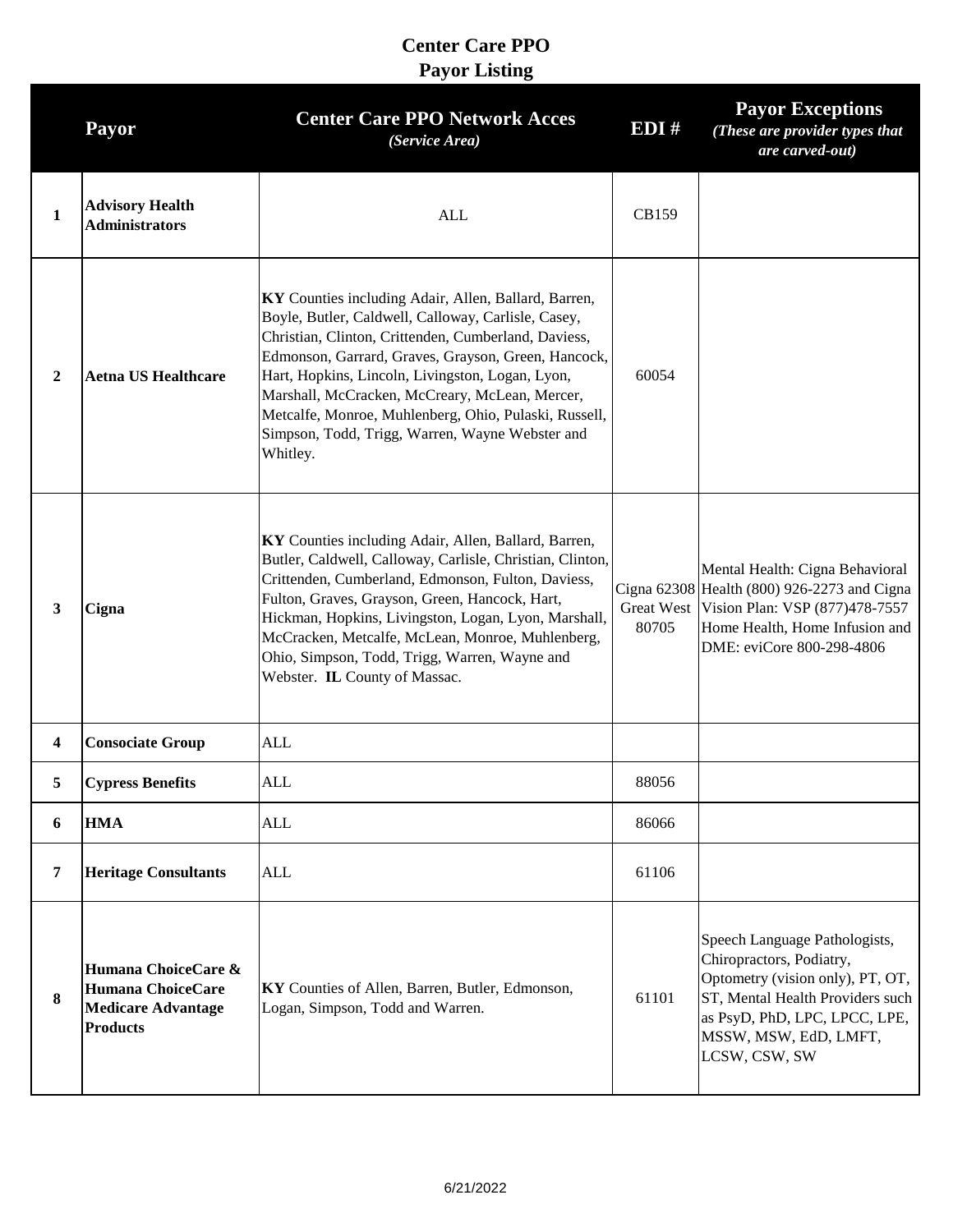|                  | Payor                                                                                          | <b>Center Care PPO Network Acces</b><br>(Service Area)                                                                                                                                           | EDI#  | <b>Payor Exceptions</b><br>(These are provider types that<br>are carved-out)          |
|------------------|------------------------------------------------------------------------------------------------|--------------------------------------------------------------------------------------------------------------------------------------------------------------------------------------------------|-------|---------------------------------------------------------------------------------------|
| $\boldsymbol{9}$ | <b>Humana Healthy</b><br><b>Horizons</b>                                                       | KY Counties of Allen, Barren, Butler, Edmonson,<br>Logan, Simpson, Todd and Warren.                                                                                                              |       | Vision, Dental, Behavioral Health,<br>Retail Pharmacy, Chiropractic,<br>and PT/OT/STs |
| 10               | <b>Key Benefit</b><br><b>Administrators</b>                                                    | <b>ALL</b>                                                                                                                                                                                       | 37217 |                                                                                       |
| 11               | <b>Lucent Health</b><br>(formerly known as<br><b>North American</b><br><b>Administrators</b> ) | <b>ALL</b>                                                                                                                                                                                       |       |                                                                                       |
| 12               | <b>Med Center Health</b><br><b>Medical Plan</b>                                                | <b>ALL</b>                                                                                                                                                                                       | 35182 |                                                                                       |
| 13               | <b>MedBen Administrators</b>                                                                   | <b>ALL</b>                                                                                                                                                                                       | 74323 |                                                                                       |
| 14               | <b>Passport Health Plan by</b><br><b>Molina Healthcare</b><br>(Medicaid)                       | KY Counties of Adair, Allen, Barren, Butler, Casey,<br>Clinton, Cumberland, Edmonson, Green, Hart, Logan,<br>McCreary, Metcalfe, Monroe, Pulaski, Russell,<br>Simpson, Taylor, Warren and Wayne. | 61325 | Dental, Vision, Pharmacies                                                            |
| 15               | <b>Passport Health Plan by</b><br><b>Molina Healthcare</b><br>(Marketplace)                    | KY Counties of Adair, Allen, Barren, Butler, Casey,<br>Clinton, Cumberland, Edmonson, Green, Hart, Logan,<br>McCreary, Metcalfe, Monroe, Pulaski, Russell,<br>Simpson, Taylor, Warren and Wayne. |       | Dental, Vision, Pharmacies                                                            |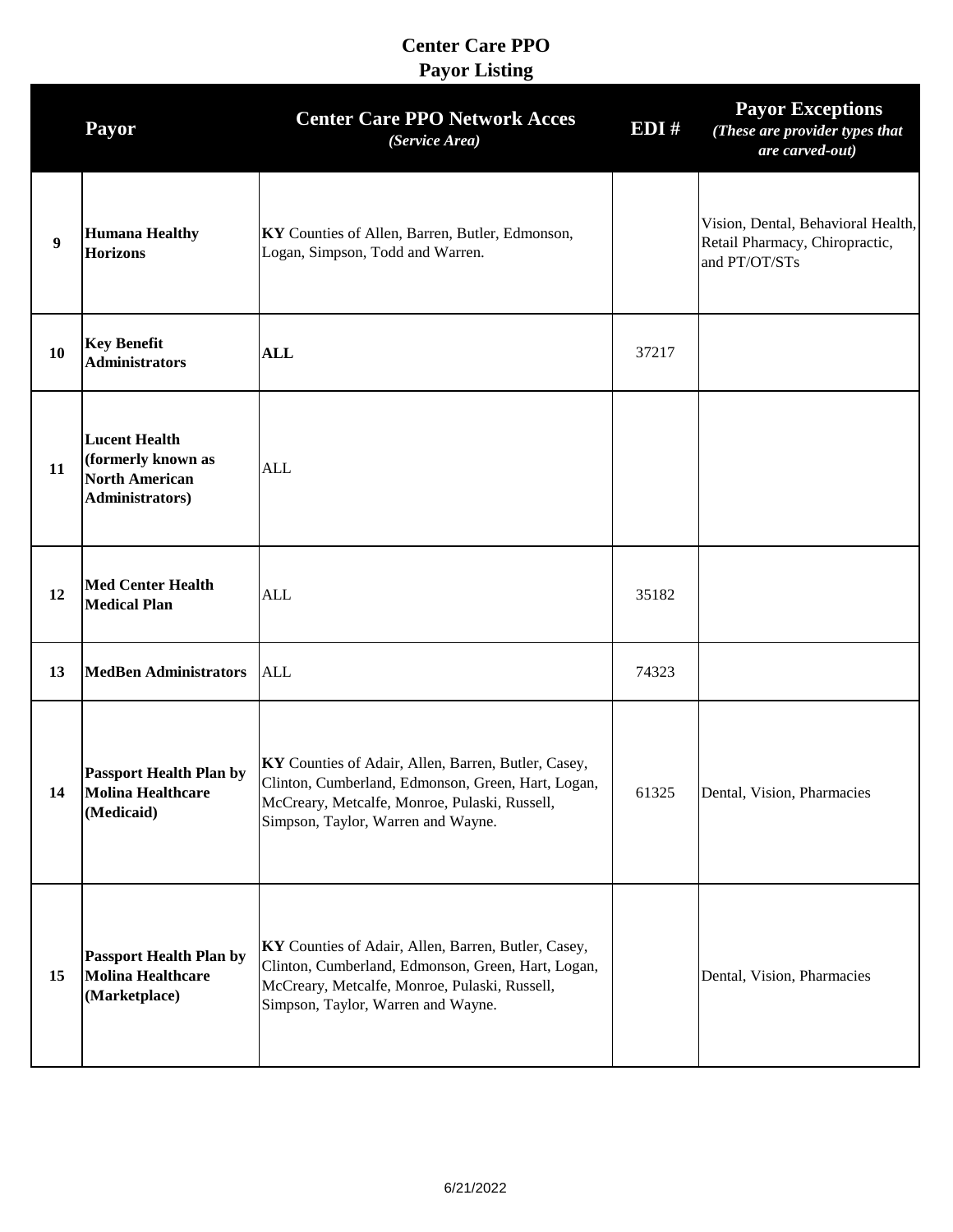|    | Payor                                                                                                                                                                                                                 | <b>Center Care PPO Network Acces</b><br>(Service Area)                                                                                                                                           | EDI#                       | <b>Payor Exceptions</b><br>(These are provider types that<br>are carved-out)                                                                                                                           |  |
|----|-----------------------------------------------------------------------------------------------------------------------------------------------------------------------------------------------------------------------|--------------------------------------------------------------------------------------------------------------------------------------------------------------------------------------------------|----------------------------|--------------------------------------------------------------------------------------------------------------------------------------------------------------------------------------------------------|--|
| 16 | <b>Passport Health Plan by</b><br><b>Molina Healthcare</b><br>(Medicare Advantage)                                                                                                                                    | KY Counties of Adair, Allen, Barren, Butler, Casey,<br>Clinton, Cumberland, Edmonson, Green, Hart, Logan,<br>McCreary, Metcalfe, Monroe, Pulaski, Russell,<br>Simpson, Taylor, Warren and Wayne. |                            | Dental, Vision, Pharmacies                                                                                                                                                                             |  |
| 17 | <b>Professional Benefit</b><br><b>Administrators</b>                                                                                                                                                                  | ALL                                                                                                                                                                                              |                            |                                                                                                                                                                                                        |  |
| 18 | <b>UnitedHealthcare</b><br>(Commercial)                                                                                                                                                                               | KY Counties include Allen, Barren, Butler, Christian,<br>Edmonson, Hart, Hopkins, Logan, Metcalfe, Simpson,<br>Todd and Warren.                                                                  | 87726                      | Chiropractors & Mental Health;<br>stand-alone PT, ST, OT providers<br>(Optum)                                                                                                                          |  |
| 19 | <b>UnitedHealthcare</b><br><b>Community Plan</b><br>(Medicaid)                                                                                                                                                        | KY Counties include Allen, Barren, Butler, Christian,<br>Edmonson, Hart, Hopkins, Logan, Metcalfe, Simpson,<br>Todd and Warren.                                                                  |                            | Chiropractors & Mental Health;<br>stand-alone PT, ST, OT providers                                                                                                                                     |  |
| 20 | <b>UnitedHealthcare</b><br><b>Dept of Veterans Affairs</b><br><b>Community Care</b><br><b>Network (UHCVA CCN)</b>                                                                                                     | KY Counties include Allen, Barren, Butler, Christian,<br>Edmonson, Hart, Hopkins, Logan, Metcalfe, Simpson,<br>Todd and Warren.                                                                  |                            | Chiropractors & Mental Health;<br>stand-alone PT, ST, OT providers,<br><b>Ambulance</b>                                                                                                                |  |
| 21 | <b>UnitedHealthcare</b><br>(Medicare Advantage)                                                                                                                                                                       | KY Counties include Allen, Barren, Butler, Christian,<br>Edmonson, Hart, Hopkins, Logan, Metcalfe, Simpson,<br>Todd and Warren.                                                                  |                            | Chiropractors & Mental Health; stand-<br>alone PT, ST, OT providers / Routine<br>Vision Charges go through March Vision -<br>Where as vision medical charges would go<br>through CC agreement/medical. |  |
|    | ** Disclaimer: Please verify that a Center Care logo is present on the member's ID card. Above Payors can utilize other PPO networks or have                                                                          |                                                                                                                                                                                                  |                            |                                                                                                                                                                                                        |  |
|    |                                                                                                                                                                                                                       | direct contracts.<br>** Disclaimer: Payor Contracts supersede Provider Contracts and Payor has final decision on exceptions.                                                                     |                            |                                                                                                                                                                                                        |  |
|    | ** Disclaimer: This Payor Listing is not a representation of the products included in a provider's Center Care Agreement. Provider should refer to<br>their Center Care Agreement to determine the products included. |                                                                                                                                                                                                  |                            |                                                                                                                                                                                                        |  |
|    | Care.                                                                                                                                                                                                                 |                                                                                                                                                                                                  |                            |                                                                                                                                                                                                        |  |
|    | <b>Commercial Payor Policy &amp;</b><br><b>Procedures - Quarterly</b><br>updates and monthly notices                                                                                                                  | <b>Access via Center Care's website</b>                                                                                                                                                          | https://www.centercare.com |                                                                                                                                                                                                        |  |
|    | Aetna Office Link                                                                                                                                                                                                     | https://www.aetna.com/health-care-professionals/newsletters-news/provider-newsletters.html                                                                                                       |                            |                                                                                                                                                                                                        |  |
|    | Cigna Network News                                                                                                                                                                                                    | https://www.cigna.com/health-care-providers/resources/newsletters/network-news                                                                                                                   |                            |                                                                                                                                                                                                        |  |
|    | <b>United Healthcare</b>                                                                                                                                                                                              | https://www.uhcprovider.com/                                                                                                                                                                     |                            |                                                                                                                                                                                                        |  |
|    | Aetna's policy and procedures https://www.aetna.com                                                                                                                                                                   |                                                                                                                                                                                                  | 888-632-3862               |                                                                                                                                                                                                        |  |
|    | Cigna's policy and procedures https://www.cigna.com                                                                                                                                                                   |                                                                                                                                                                                                  | 800-882-4462               |                                                                                                                                                                                                        |  |